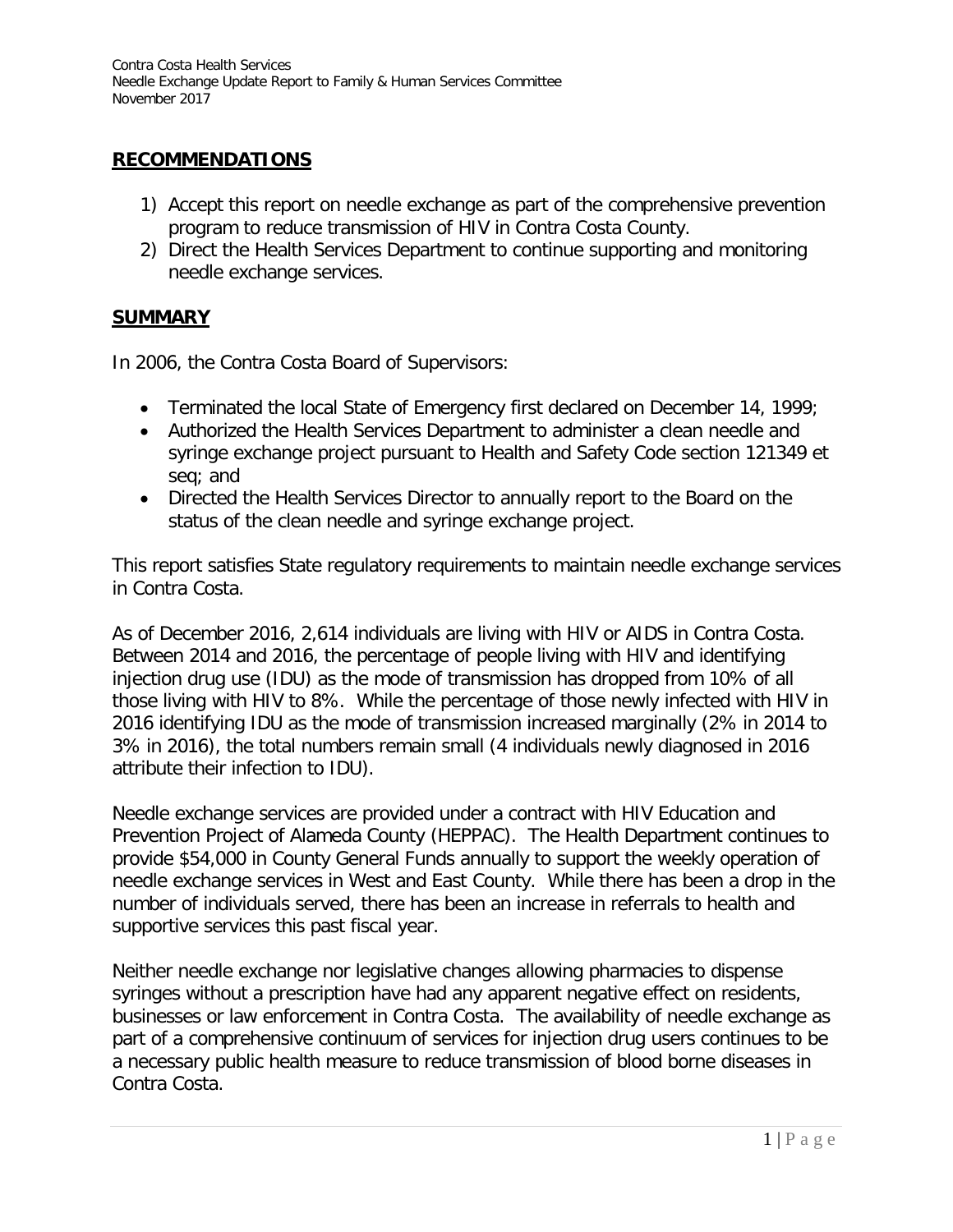### **BACKGROUND ON ACCESS TO CLEAN NEEDLES TO REDUCE TRANSMISSION**

The California Department of Public Health (CDPH) reports that of the 128,415 people living with HIV/AIDS in California in 2015, 13% identified their risk for HIV as injection drug use (IDU).<sup>[1](#page-1-0)</sup> Further, the CDPH Office of Viral Hepatitis estimates that at least 60% of Hepatitis C Virus (HCV) infections in the state are associated with injection drug use. Lack of access to new, sterile injection equipment is one of the primary risk factors that may lead to sharing of hypodermic needles and syringes, which puts people who inject drugs at high risk for HIV, HCV, and Hepatitis B infection.<sup>[2](#page-1-1)</sup>

Needle exchange has been an essential component of Contra Costa's strategy to reduce the transmission of HIV attributed to Injection Drug Use (IDU) since 1999, when the program operated under the Board's declaration of a State of Emergency to authorize needle exchange services. Health and Safety Code Section 121349.3 removed the requirement for a Declaration of Emergency and current regulations now require only that needle exchange information be provided at an open meeting of the authorizing body every two years.

From 2005-2010, Contra Costa participated in a statewide Disease Prevention Demonstration Project (DPDP) to assess the potential to reduce transmission of HIV by increasing access to sterile needles and syringes. The project evaluation showed lower injection-related risks among people who inject drugs in those counties with syringe exchange programs. Additionally, evaluators of the pilot project found lower levels of unsafe discard of used syringes, no increase in the rate of accidental needle-stick injuries to law enforcement and no increase in rates of drug use or drug-related crime.<sup>[3](#page-1-2)</sup>

As a result of the success of the DPDP, 2011 legislation expanded syringe access through pharmacies throughout the state. Assembly Bill (AB) 1743 (Ting, Chapter 331, Statutes of 2014) further expanded access in January 2015 by allowing customers to purchase and possess an unlimited number of syringes. Participating pharmacies must provide counseling and offer information on safe disposal.

#### **REDUCING TRANSMISSION OF DISEASE**

As of December 31, 2016 there were 2,614 individuals reported living with HIV or AIDS (PLWH/A) in Contra Costa. Roughly 35.5% reside in Central County, 33.7% in West County, and 30.7% in East County.[4](#page-1-3)

<span id="page-1-0"></span><sup>1</sup> https://www.cdph.ca.gov/Programs/CID/DOA/CDPH%20Document%20Library/California%20HIV%20Surveillance%20Report%20-

<sup>%202015%20(</sup>Final%20Version%20Submitted%20for%20Approval).pdf<br><sup>2</sup> https://cchealth.org/aids/pdf/Legislation-and-Requirements.pdf

<span id="page-1-2"></span><span id="page-1-1"></span> $^3$  The full report of the evaluation can be accessed on the California Department of Public Health, Office of AIDS website <http://www.cdph.ca.gov/programs/Documents/SB1159StateReportFinal.pdf> - 4<br><sup>4</sup> Data Use Agreement (DUA) Q2 2017

<span id="page-1-3"></span>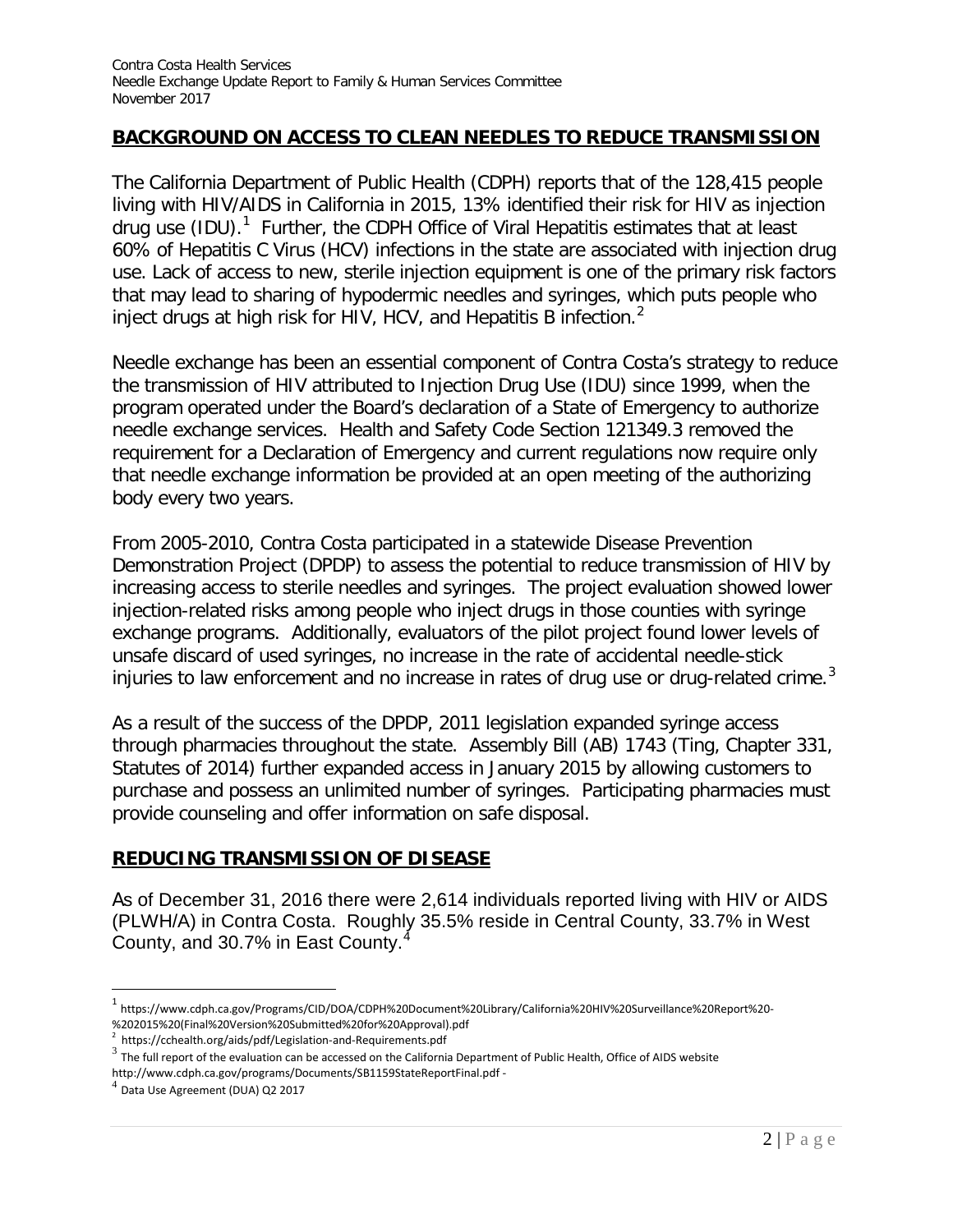

### **Chart 1: Distribution of all PLWHA by Region in Contra Costa as of 12/31/2016**

Of all PLWH/A in Contra Costa, 343 individuals (13%) identify injection drug use or injection drug use among men who have sex with other men as their mode of transmission. [5](#page-2-0) The majority of those identifying injection drug use transmission are in the West and Central areas of the county,





<span id="page-2-0"></span><sup>5</sup> Data from 2016 Data Use Agreement (DUA) Data, Q2 2017.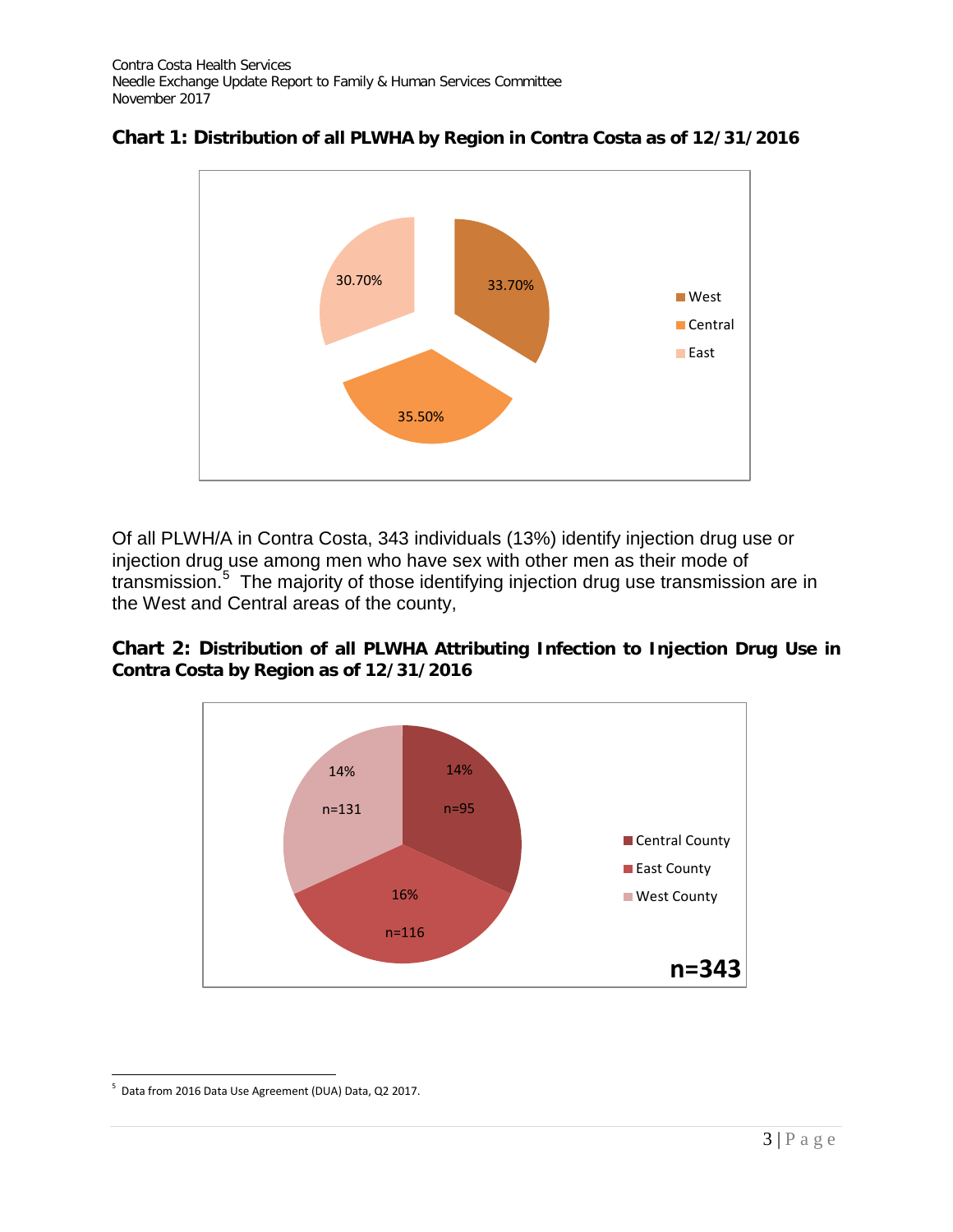### **Chart 3: Mode of Transmission as Percentage of all PLWHA by Region in Contra Costa in 2016**



The number of new HIV infections occurring over the last 3 years (Chart 4) has increased slightly, averaging 106 new HIV cases per year. A State change in residency definitions in 2016, coupled with better clinical risk assessments and a move toward more routine testing for HIV may be contributing factors to the modest increase in numbers.



**Chart 4: New HIV Infections by Year in Contra Costa County (2014—2016)** 

While West Contra Costa remains the region of the county most impacted by HIV, case rates of new HIV infections are increasing in East Contra Costa (Chart 5). For that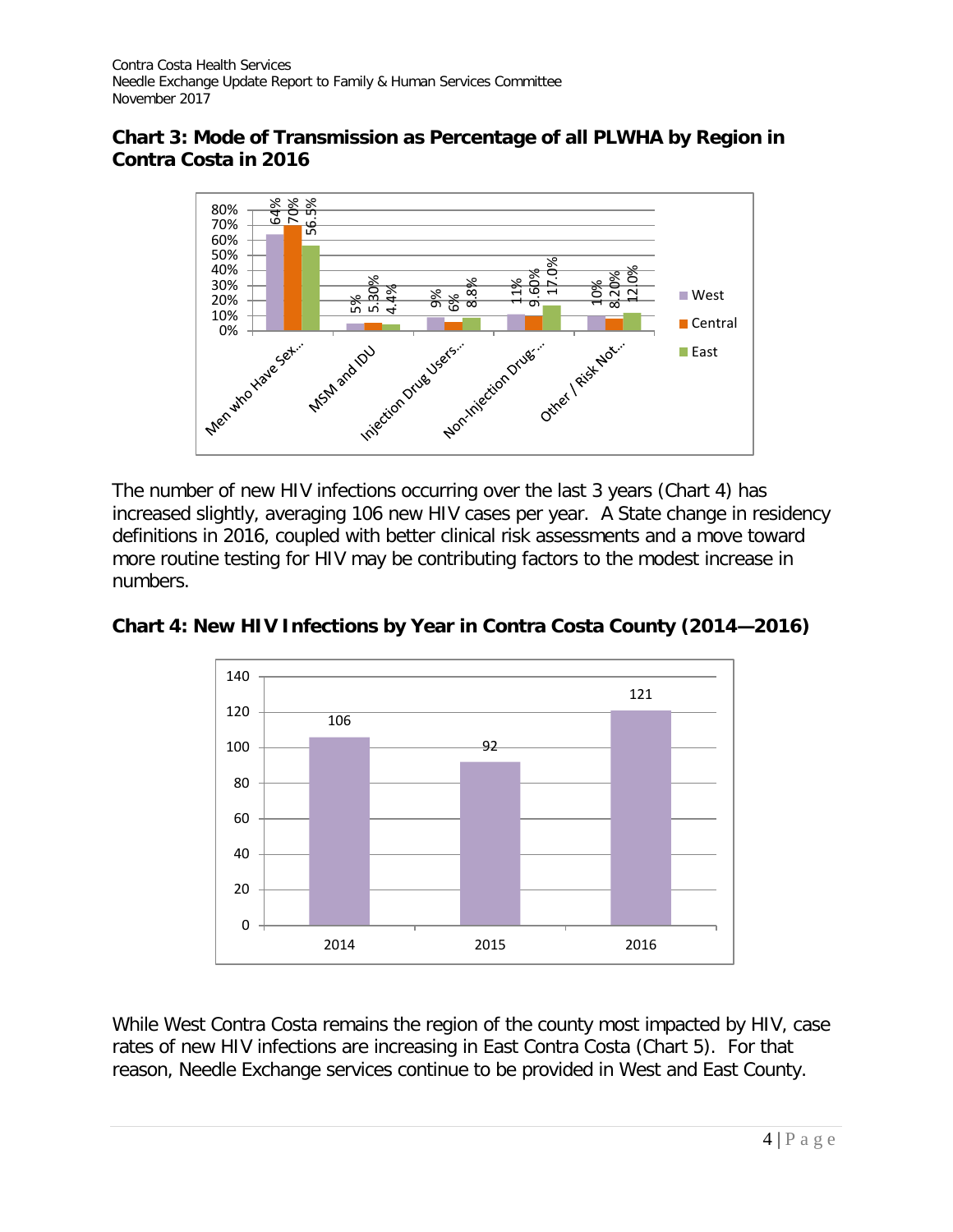## **Chart 5: Case Rates (Newly Identified HIV) per 100,000 residents by County Region (2014-2016)**



Most new cases of HIV (Chart 6) are men who have sex with other men (MSM). Individuals with no identified risk or no risk reported (NIR/NRR), about 20% of the cases, largely consist of women with partners of unknown status.

## **Chart 6: HIV Incidence by Mode of Exposure among Contra Costa Residents Newly Identified with HIV Infection (2014-2016)**

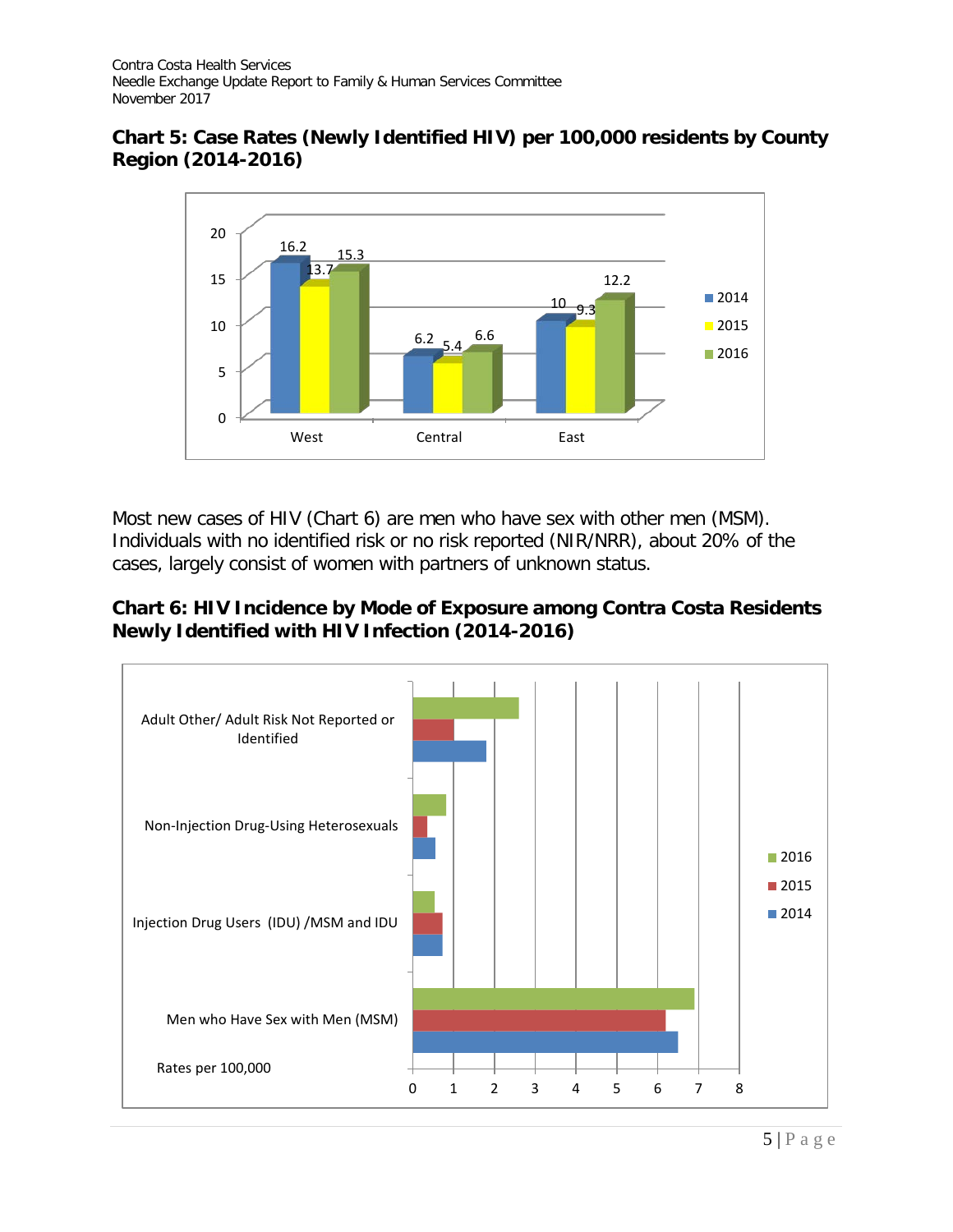HIV attributed to injection drug use continues to decline from 2005 and 2006, when injection drug users comprised about 25% of all People Living with HIV in Contra Costa. [6](#page-5-0) Statewide about 4.6% of adult males and 18.5% of adult females report injection drug use as their primary risk, equating to 6.3% of adults living with HIV or AIDS. Injection drug users who also report MSM activity account for about 8.1 percent of those living with  $HIV$  or AIDS.<sup>[7](#page-5-1)</sup>

### **MATERNAL TRANSMISSION**

It often takes two or three months for an accurate diagnosis of HIV or AIDS in a newborn, since a positive test at birth may reflect maternal antibodies and not HIV. Children with HIV have usual childhood infections more often and more severely than uninfected children, and can also be susceptible to the same opportunistic infections as adults with HIV.

Of the 2,614 individuals living with HIV or AIDS in Contra Costa County, 19 are pediatric cases: the majority are now adults and 3 are children 12 years of age or younger. Identification and treatment of HIV positive women in prenatal care is nearly universal, but we continue to encounter women who do not seek prenatal care prior to delivery. In 2016, Contra Costa County had one new case of maternally- transmitted HIV. A comprehensive case review completed by the CCRMC Safety and Performance Improvement Committee found that while the woman accessed care quite late in pregnancy, through multiple providers, and was inconsistent in her follow up, several health care systems could have performed better to better to possibly prevent the tragic outcome. Systems changes were proposed and there have been no new subsequent maternal transmission cases reported. Mother and baby are both virally suppressed at this time.

# **HEPATITIS C**

 $\overline{a}$ 

Hepatitis C infection (HCV) is largely attributed to the use of contaminated needles. Chronic HCV can lead to scarring of the liver, cirrhosis, liver failure and/or liver cancer. Across California the number of chronic Hepatitis C carriers continues to be unreliable due to variation in reporting capacities, changes in patient residences and the high volume of duplicated positive lab tests. Consequently, in Contra Costa the Acute Communicable Disease (ACD) program reviews only a fraction of the reports and only follows extremely acute infections and those with a higher likelihood of yielding opportunities for contact intervention and transmission interruption. There were 1,313 reports received by the ACD program in calendar year 2016. There may still be reporting duplication in this subset since large de-duplication efforts still have to be

<span id="page-5-0"></span><sup>6</sup> Contra Costa Public Health Division report, July 2006. http://cchealth.org/health-data/pdf/hiv\_2006\_07.pdf <sup>7</sup> HIV/AIDS Surveillance in California as of December 2015:

<span id="page-5-1"></span>https://www.cdph.ca.gov/Programs/CID/DOA/CDPH%20Document%20Library/California%20HIV%20Surveillance%20Report%20- %202015%20(Final%20Version%20Submitted%20for%20Approval).pdf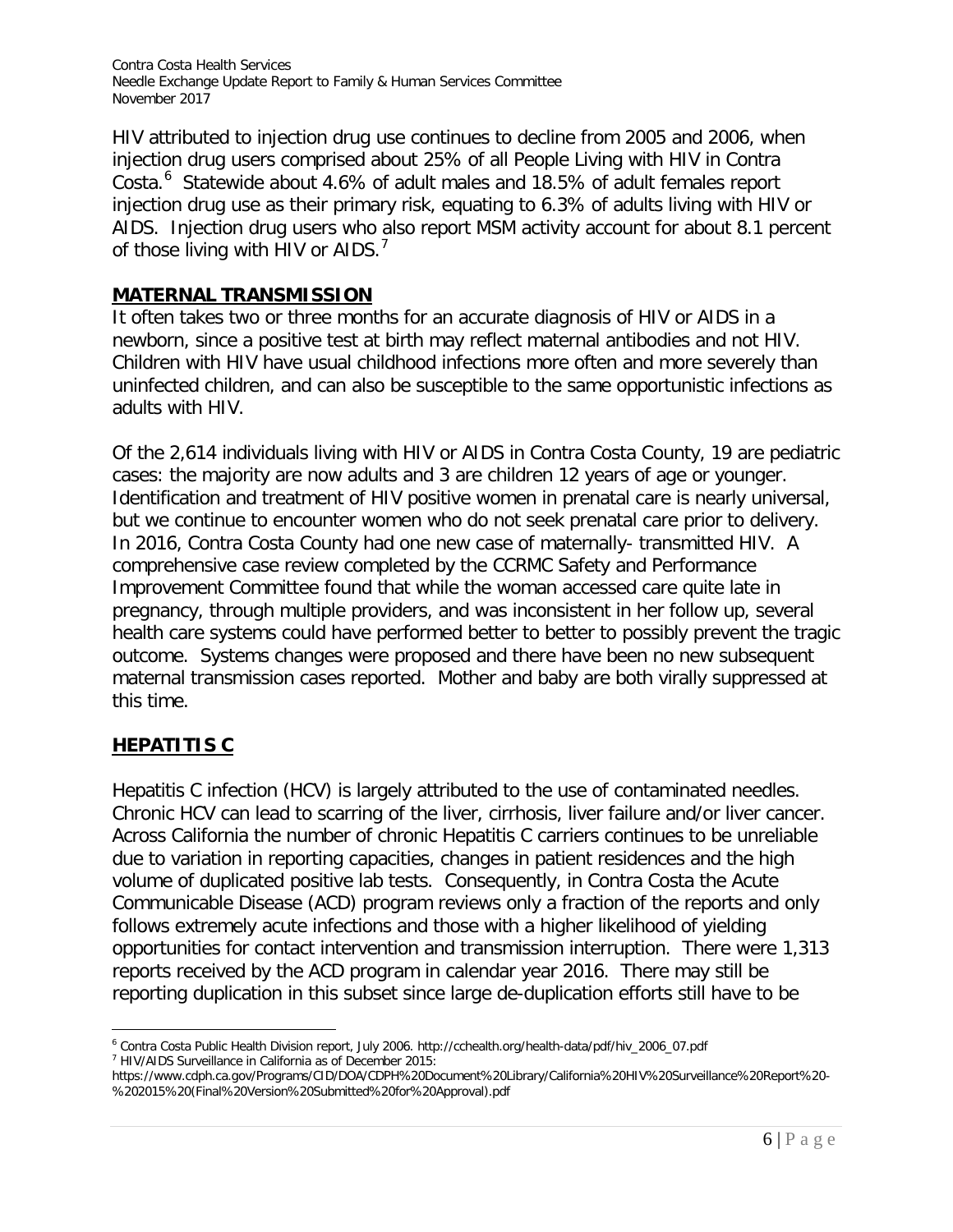completed by the State Health Department to compare previously reported cases across jurisdictions and against historical reporting systems. The State is reviewing reporting and recording processes and we will suspend analysis and inclusion of Hepatitis C data in this report until the data is more accurate.

## **EXPOSURE IMPACT ON LAW ENFORCEMENT AND FIRST RESPONDERS**

Occupational exposure to needle stick injuries (Chart 7) for first responders remains low. The Communicable Disease Control Program has reviewed reports of exposures and is in the process of transitioning responsibility for most first responder exposure follow up back to the Occupational and Risk Management agencies of the respective departments. Communicable Disease Control remains available for consult as requested and printed materials are also available on our website at [http://cchealth.org/aids/syringe-exchange.php.](http://cchealth.org/aids/syringe-exchange.php)

Two of 35 exposures reported in 2015 were needle stick contacts; five of 59 exposures reported in 2016 were needle stick contacts; and zero of 25 exposures reported from Jan-July 2017 were needle stick contacts. <sup>[8](#page-6-0)</sup> Public Health has received no reports of subsequent HIV infection as a result of needle stick injury among law enforcement or first responders.



**Chart 7: Reported (Non-Medical) Needle Stick Exposures to First Responders over Time**

# **NEEDLE EXCHANGE SERVICES, FISCAL YEAR 16/17**

All data below is supplied by the needle exchange contractor, HIV Education Prevention Project of Alameda County (HEPPAC). HEPPAC has provided services since 2012.

Needle exchange services in the region rely on a combination of county general funds and other funding secured by the contractor through foundations and other

<span id="page-6-0"></span> $^8$  Internal data provided by Contra Costa Health Department Communicable Disease Program, September 2017.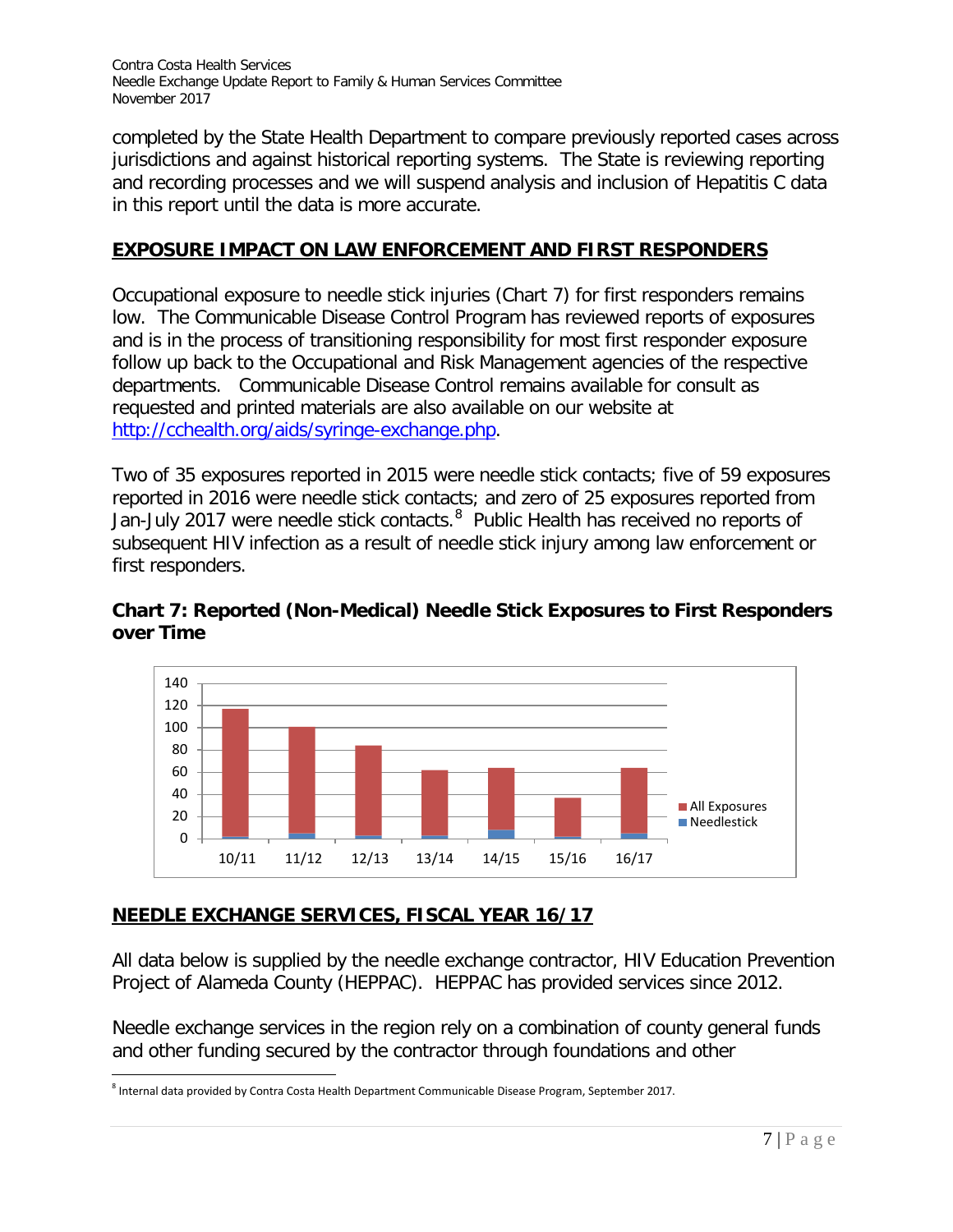organizations. The budget funds portions of several staff salaries, including a needle exchange worker, health promoter, program manager, clerk, and needle exchange coordinator. The budget also funds supplies. Both service delivery and reporting continue to improve.

In FY 16/17, HEPPAC noticed a drop in the client case load in West County. The agency responded by searching for new West County sites, working with local "gate keepers" to increase utilization by word of mouth to their IDU peers. HEPPAC also continued the "roving" needle exchange services begun in the previous fiscal year since that approach proved somewhat successful in increasing the number of individuals served. Overall, the number of African Americans and Hispanics served through all needle exchange sites dropped by 38% and 17% respectively compared to the previous year. At the same time, the number of Whites served increased by 16% from the previous year.

In East County, the situation is different: the Bay Point and Pittsburg sites yield the highest volume of syringe exchanges in Contra Costa County. The average client at East County sites is a Caucasian male between the ages of 40-49. The majority of the Latino clients are served in the East County sites and the East County sites also have identifed an increase in the number of participants reporting use of prescription opioid pills, crushed and modified for injection. This trend is reflective of national trends and may be a contributing factor in accidental overdose deaths.

HEPPAC also reports a significant increase in health and social services referrals from 871 referrals in the previous year to 941 referrals last year. This positive move is attributed to HEPPAC's stronger linkages to health care, substance use treatment, and other resources.

Even though the total number of clients served has dropped this year, the number served remains relatively consistent with the number served two years ago, with major changes in the make-up of the clients being served (i.e. more White and Asian and fewer African Americans and Latinos). One-for-one syringe exchange continues to be the core operating principle of needle exchange, and individuals access services for themselves or exchange on behalf of others. Of the 941 individuals (contacts) served in the year, 556 (approx. 58%) were male, showing a slight increase in the number of female clients served (up by 8%). A total of 89% of the contacts were in East County and 11% in West County. The data reported by HEPPAC shows a continued shift toward increasing utilization at the East Contra Costa sites. The agency is actively seeking new sites in West County.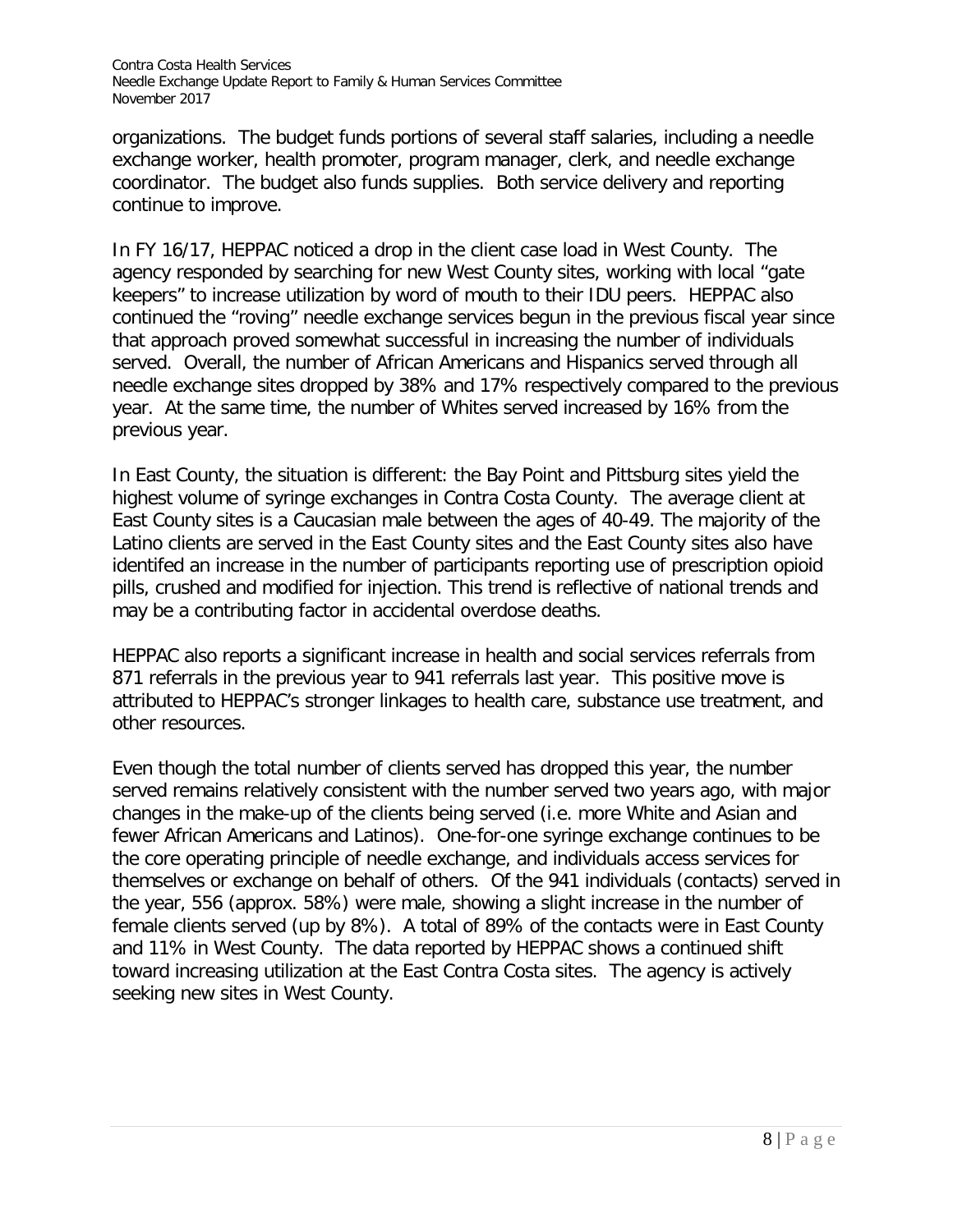| <b>Ethnicity Totals Over Time</b> |          |          |          |  |  |  |  |
|-----------------------------------|----------|----------|----------|--|--|--|--|
|                                   | FY 14/15 | FY 15/16 | FY 16/17 |  |  |  |  |
| African American                  | 313      | 135      | 85       |  |  |  |  |
| White                             | 524      | 662      | 769      |  |  |  |  |
| Latino/Hispanic                   | 139      | 123      | 103      |  |  |  |  |
| Native American                   |          |          |          |  |  |  |  |
| Asian/Pacific Islander            |          | 14       |          |  |  |  |  |
| Other                             |          |          |          |  |  |  |  |
| <b>Total</b>                      | 987      | 939      | 964      |  |  |  |  |

# **Table 1: Ethnicity Totals Over Time (Needle Exchange Program)**

Individuals accessing needle exchange (Chart 8) for themserlves alone are reported as "Contacts": the number may contain duplicates.





Exchanging syringes for others is called a secondary exchange. Individuals who exchange for others report the estimated number of individuals for whom they exchange syringes, summarized in Chart 9 below. The overall volume of secondary exchange was lower from the previous year by 10%. Because secondary exchangers attend needle exchange more than once in a year their numbers are duplicated. The number of clients they exchange for cannot be verified.



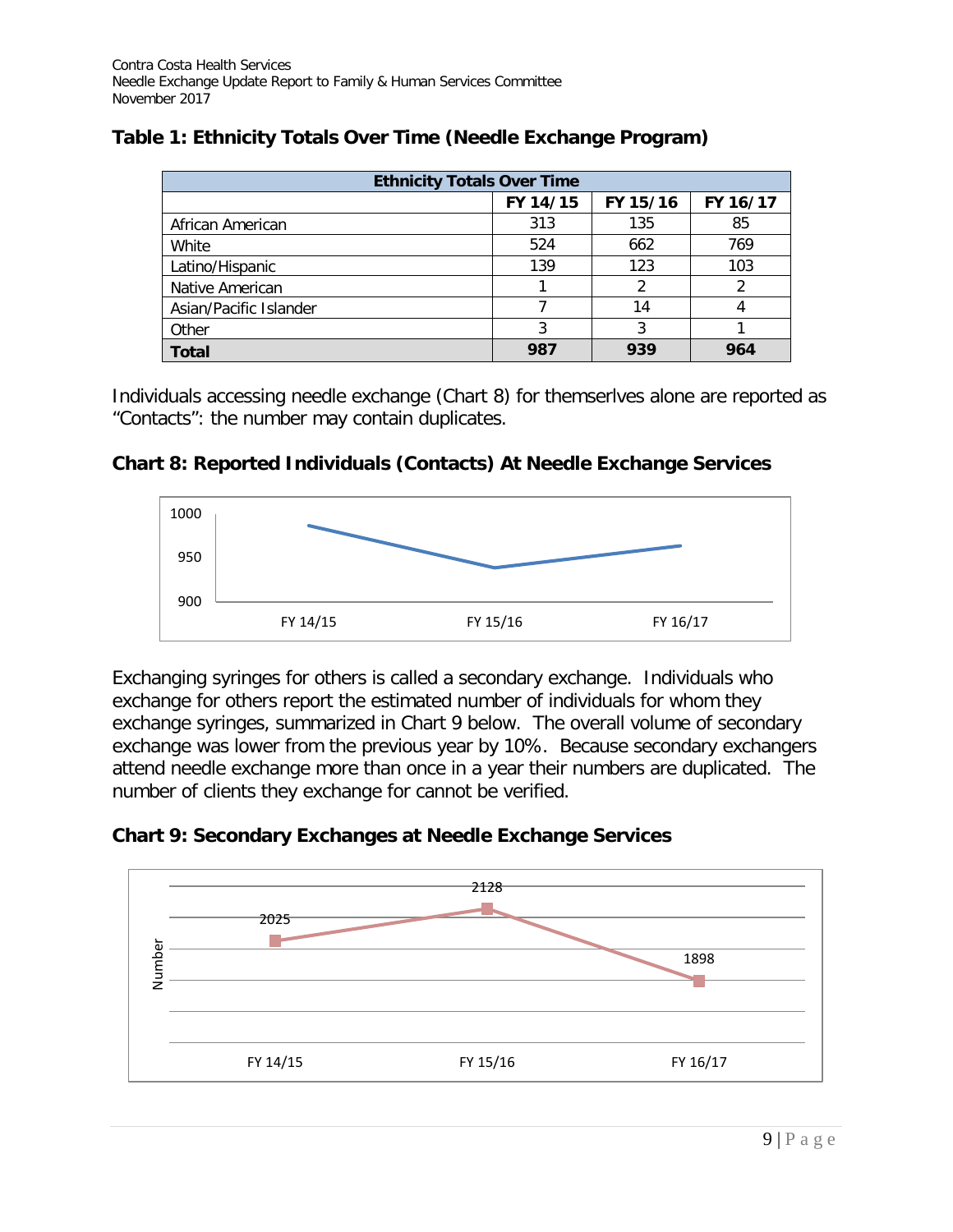Finally, as seen in Chart 10, the total number of syringes distributed over time decreased approximately 15% from the previous year. The decrease is largely attributed to the drop in secondary exchanges reported by those individuals who exchange for others.



**Chart 10: Reported Number of Syringes Distributed by Fiscal Year**

Overall, the agency is performing well and will continue to provide services in both East and West Contra Costa on a weekly basis. The Public Health program will continue to monitor service delivery in West County to both assess why the volume of clients has dropped off and determine if other steps are needed to increase performance.

### **ALCOHOL AND OTHER DRUG SERVICES**

Admissions to AODS services (Chart 11) in Fiscal year 16-17 were up by 20% from the previous year. The increased enrollment is attributed to several factors, including an expansion of methadone treatment services due to increased admissions for opioid abuse treatment and increased access due to the Affordable Care Act. Admissions are not necessarily unduplicated individuals – one person may enter treatment multiple times during the year depending on the availability of treatment slots. Indeed, 43% of injection drug users reported 3 or more prior AODS treatment admissions.



### **Chart 11: All AODS Admissions and Opioid-Related Admissions**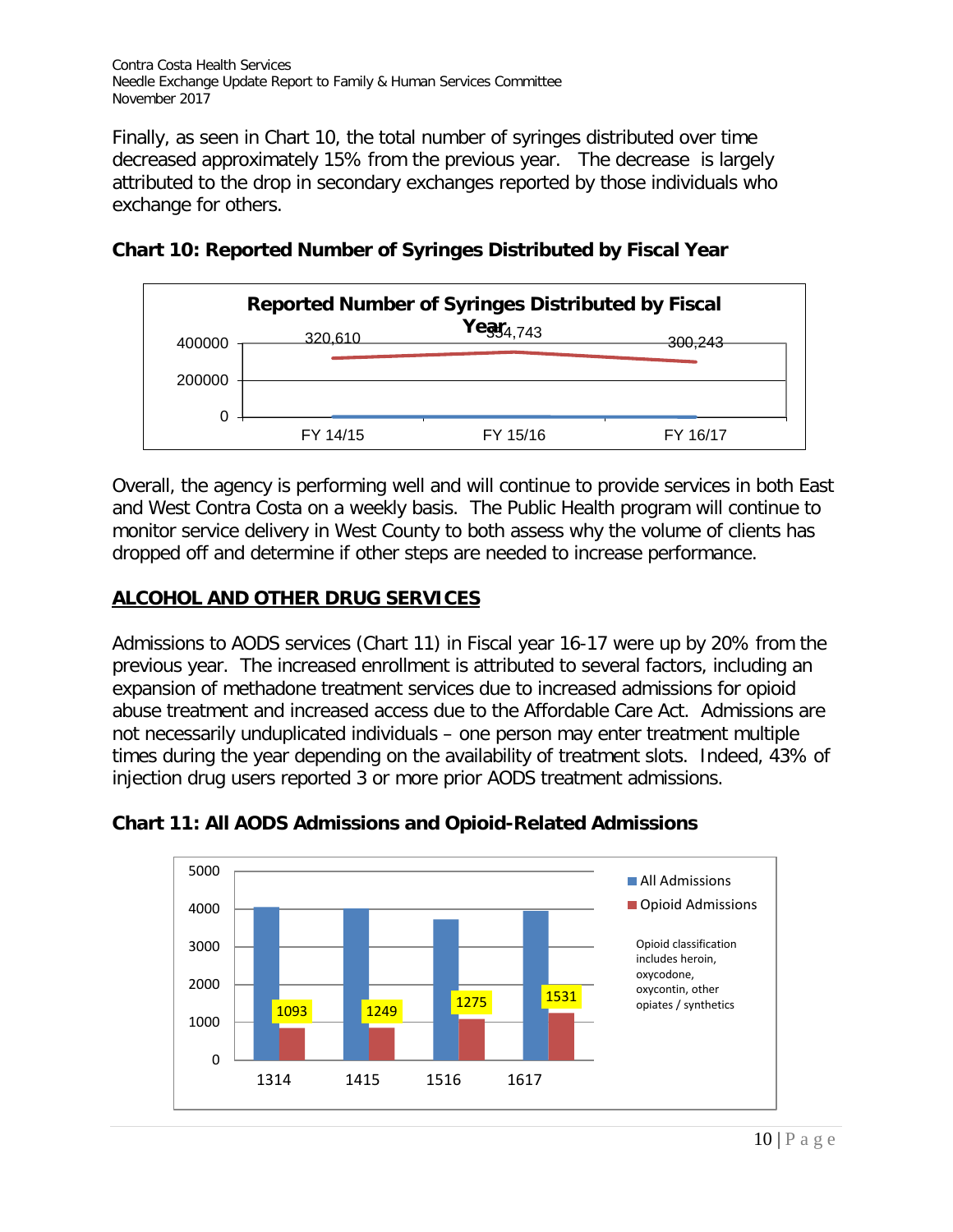Of the 3,954 admissions this past fiscal year, roughly 28% identified injection drug use behavior (Chart 12). The proportion of injection drug users to the overall population in AODS services has increased year to year over the last several years: FY 14/15 (18%); FY 15/16 (25%), and FY 16/17 (28%).



**Chart 12: Total Clients Served and IDUs as a Proportion of all AOD Services**

As seen in Chart 13, the overall percentage of African Americans enrolled in services has declined from 21% of those served in 2014/15 to 17% of those served in 2016/17. The percentage of Hispanics enrolled in services has remained relatively steady at roughly 20% of those served, and Whites comprise just over half the service enrollees. Women remain roughly 34% of those served.



**Chart 13: Enrollment in AODS Sites over Time by Primary Race/Ethnicity**

Nearly 40% of those served in FY 16/17 (Chart 14) are new enrollees, and nearly 30% of all IDUs served in the year had no prior AOD treatment admissions.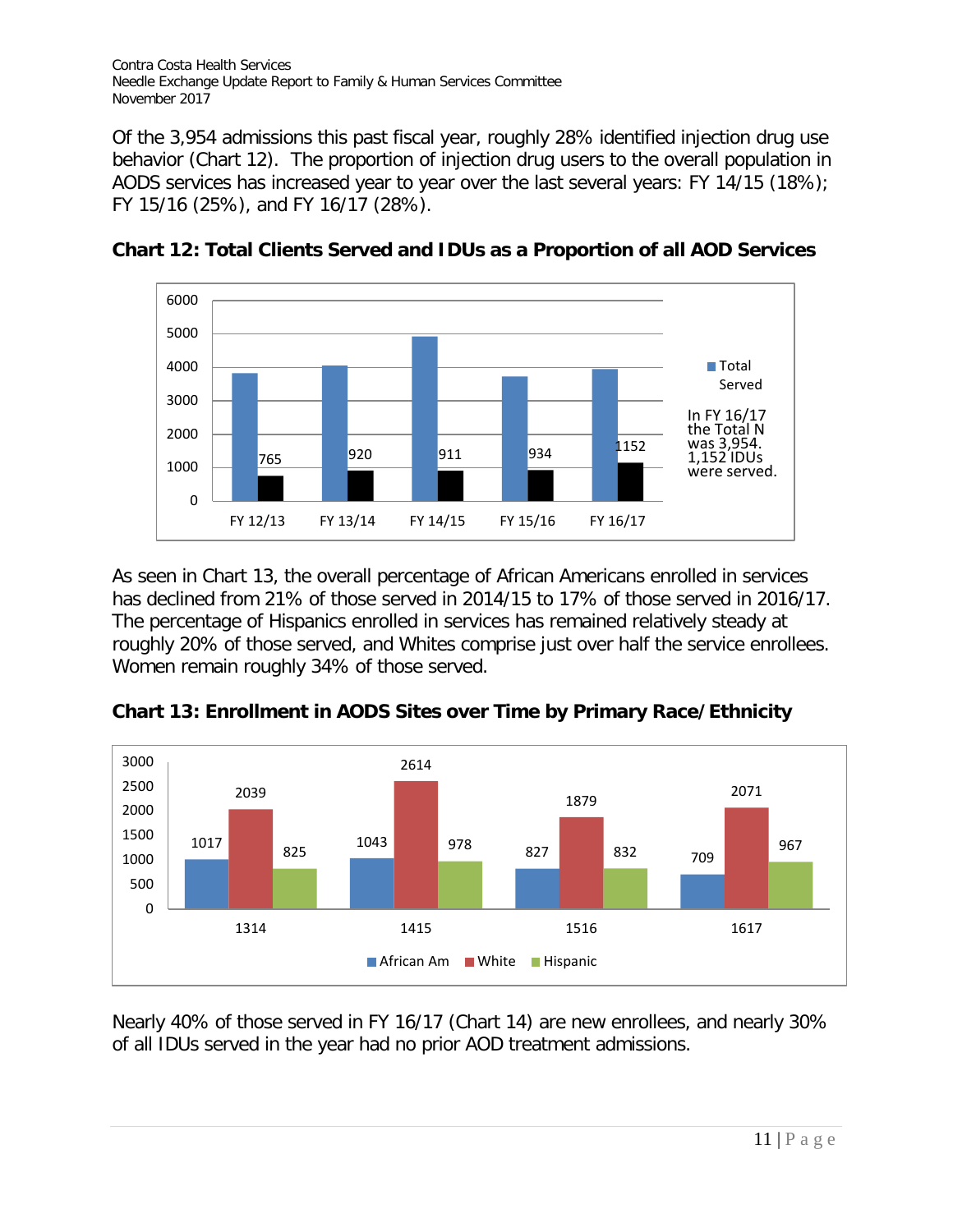

**Chart 14: New Enrollees in AODS Services**

Chart 15 shows that over the last three years, fewer enrollees reported being homeless at the time of service initiation. In FY 2014/15, 34% of those served reported being homeless, in FY2016/15 26%, and in FY 2016/17 21%.

**Chart 15: Homeless Proportion of Enrollment in AOD Services**



# **OTHER PREVENTION ACTIVITIES FOR INJECTION DRUG USE**

# **Opioid Agonist Therapy**

Current research out of Stanford explored the most effective and cost-effective ways to combat HIV risk among injection drug users. As abuse of prescription opioids rises and as more individuals inject drugs like heroin, the risk of increased blood borne illnesses such as HIV and Hepatitis C also increases. Their investigation of HIV prevention programs for injection drug users revealed that opioid agonist therapy (OAT) options, most commonly methadone and buprenorphine maintenance therapies, are the most cost effective. OAT options can also be highly effective in helping people stop injecting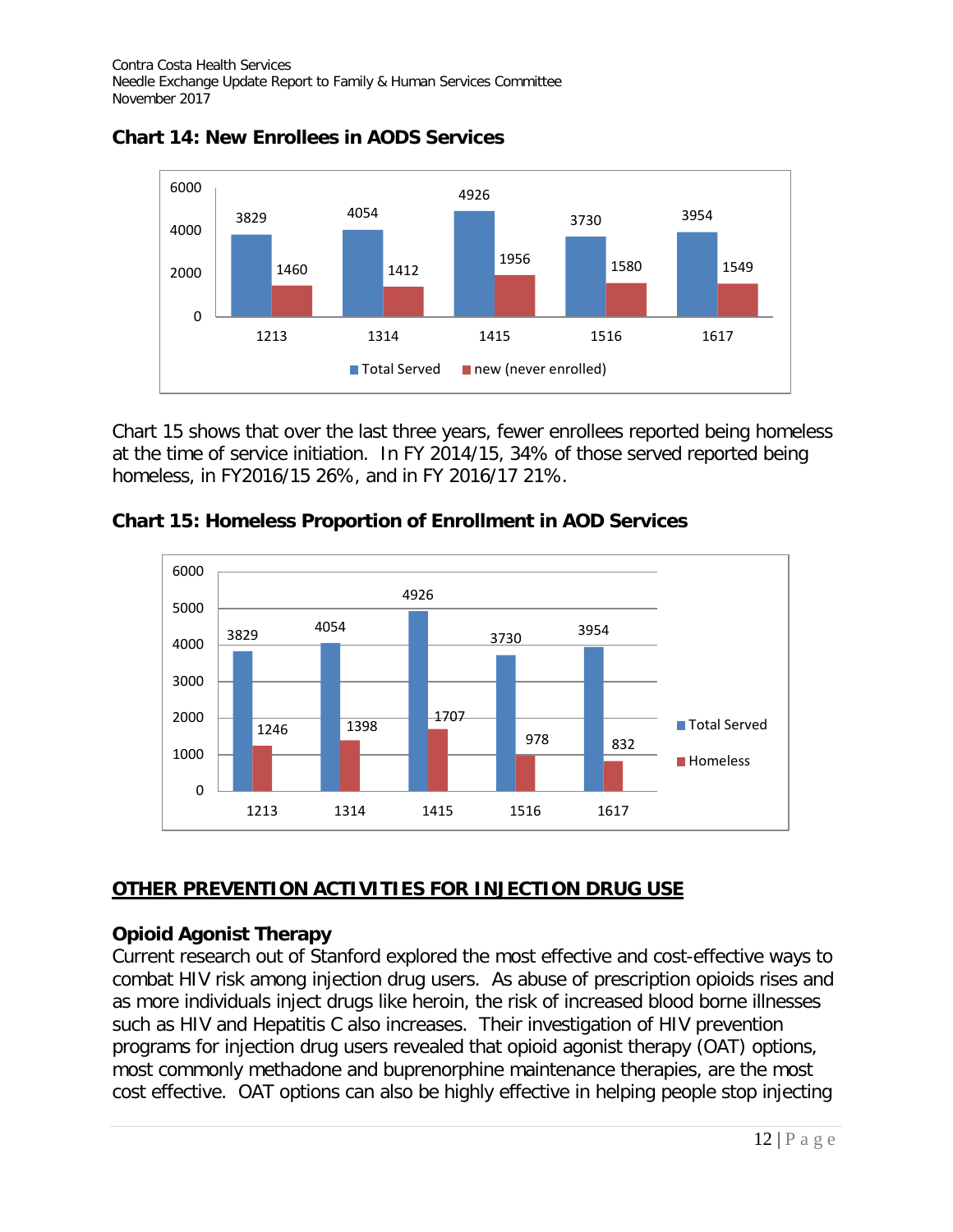drugs over time. They also found that combining prevention efforts such as needlesyringe exchanges, OAT, Pre-Exposure Prophylaxis (PrEP), and prevention and testing with high-risk negatives have higher rates of success than standalone interventions.<sup>[9](#page-12-0)</sup>

### **Alameda & Contra Costa County Integrated HIV Prevention & Care Plan**

Contra Costa County HIV/AIDS & STD program staff and Consortium members assisted in the development of the regional 2017 - 2021 Alameda & Contra Costa County Integrated HIV Prevention & Care Plan. The plan will be used to evaluate care and prevention efforts in both counties. Key prevention components of the plan that focus on injection drug users include:

- **1.** By December 31, 2017, through a collaboration involving the Oakland Transitional Grant Area (TGA) Collaborative Community Planning Council (CCPC), the Contra Costa Consortium, and the two County health departments, develop an **End of AIDS Action Plan** for the Oakland TGA that outlines steps to implement a collaborative, multidisciplinary campaign to end HIV in the two-county region, including ending new HIV infections, ending HIV-related deaths, and ending HIV related stigma.
- **2.** Continually collect and report data on new HIV diagnoses in the Oakland TGA, including breakdowns by ethnicity, gender, transmission category, and age.
- **3.** Conduct ongoing needs assessments to identify emerging issues related to HIV infection and access to HIV education, testing, and other resources.
- **4.** Deliver targeted, sustained, and evidence-based HIV prevention interventions that are appropriate for high-risk populations.
- **5.** Support the development of expanded, tailored HIV-related stigma reduction campaigns in English and Spanish that are aimed at specific, high-risk subpopulations and are developed in collaboration with consumers; that address stigma related to HIV, homophobia, and HIV risk behaviors; that incorporate cutting-edge social media approaches; and that contain sexpositive messages.
- **6.** Utilize targeted social marketing, media, mobilization and condom distribution programs in English and Spanish to raise and sustain awareness of HIV risk**.**
- **7.** Ensure widespread, accessible, and well-publicized syringe distribution and syringe exchange services.

<span id="page-12-0"></span><sup>9</sup> https://med.stanford.edu/news/all-news/2017/05/study-identifies-cost-effective-ways-to-combat-hiv-risk.html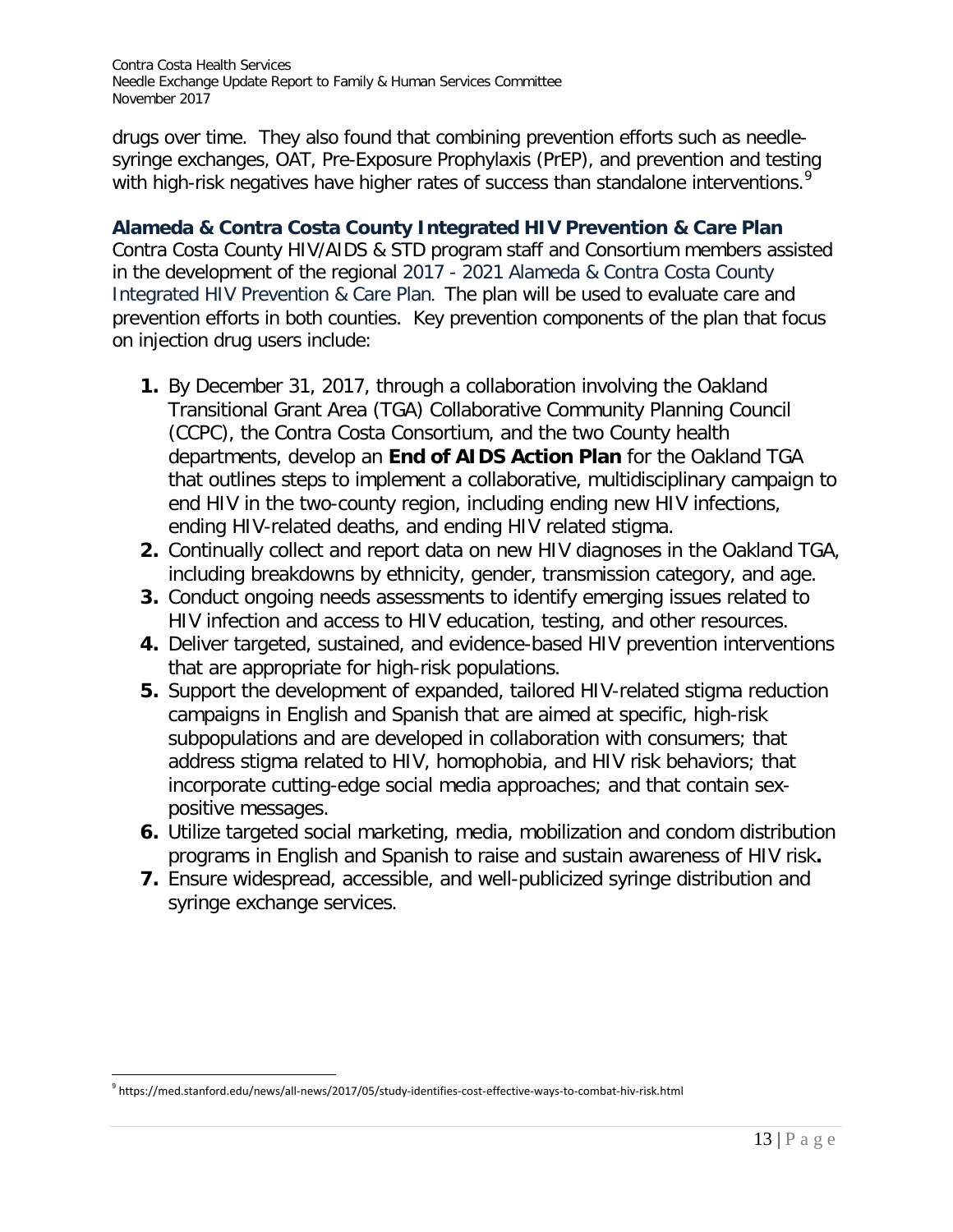The Integrated HIV Prevention & Care Plan targets the highest risk populations including men who have sex with other men and injection drug users, for HIV prevention and care services. Needle exchange remains an integral component of the plan. In Contra Costa County, we anticipate continuing the use of County General Funds for needle exchange services to support the downward trend in HIV infections attributed to injection drug use. The current plan can be found on the Public Health website at [http://cchealth.org/aids.](http://cchealth.org/aids)

# **New Data-to-Care Program**

Data-to-Care is a new public health strategy that aims to use HIV and STD surveillance data to identify HIV-diagnosed individuals and those at highest risk for HIV not in care, link them to care, and support the HIV Care Continuum. In this reporting period, the HIV/AIDS & STD Program began two new data-to-care interventions that prioritize highrisk individuals: 1) targeted outreach to individuals who have been recently diagnosed with an STD, including individuals who are co-infected with HIV and STDs, and 2) a PrEP Navigation Program for Contra Costa residents. PrEP (pre**-**exposure prophylaxis) is the use of anti-retroviral medication to prevent acquisition of HIV infection. It is used by HIV uninfected persons who are at high risk of being exposed to HIV through sexual contact or injection drug use. PrEP can reduce the risk for HIV infection by more than 92% if taken as prescribed. At present, the only medication with an FDA-approved indication for PrEP is oral tenofovir disoproxil fumarate-emtricitabine (TDF-FTC), which is available as a fixed-dose combination in a tablet called Truvada®. This medication is also commonly used in the treatment of HIV. PrEP should be considered part of a comprehensive prevention plan that includes adherence, risk reduction counseling, HIV prevention education and provision of condoms. The data-to-care targeted outreach intervention consists of generating line lists that are pulled from State and County surveillance systems. These line lists are focused on three high-risk populations: MSMs recently diagnosed with one or more STD, women of color (African American, Latinas, Asian/Pacific Islander, and multiracial women) recently diagnosed with one or more STD, and individuals co-infected with HIV and STD(s). Trained Disease Intervention Technicians (DITs) call the individuals on the line lists and offer risk reduction services, partner services, and, in the case of people who don't have HIV, Pre Exposure Prophylaxis (PrEP) navigation services. In this reporting period, DITs contacted a total of 1,353 individuals and provided 283 risk reduction sessions with high-risk individuals.

# **OPIOID OVERDOSE**

Opioids are medications that relieve pain. They reduce the intensity of pain signals reaching the brain, diminishing the effects of a painful stimulus. Medications that fall within this class include hydrocodone (e.g., Vicodin), oxycodone (e.g., OxyContin, Percocet), morphine (e.g., Kadian, Avinza), codeine, and related drugs. Hydrocodone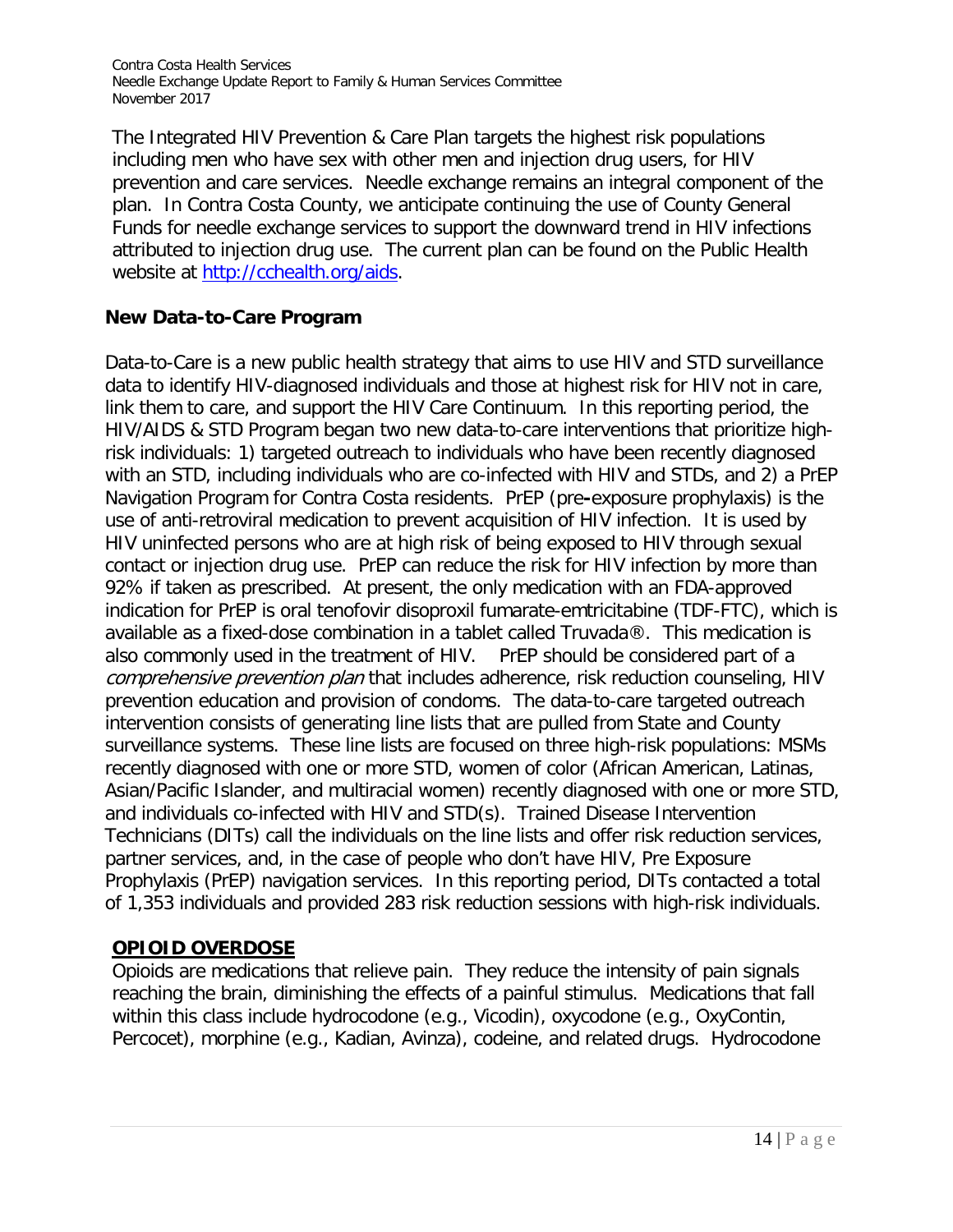products are the most commonly prescribed for a variety of painful conditions, including dental and injury-related pain. Morphine is often used before and after surgical procedures to alleviate severe pain. Codeine, on the other hand, is often prescribed for mild pain. In addition to their pain relieving properties, some of these drugs—codeine and diphenoxylate (Lomotil) for example—can be used to relieve coughs or severe diarrhea.

Heroin is an opioid drug that is synthesized from morphine. In 2012, about 669,000 Americans reported using heroin in the past year. The greatest increases in heroin use are among individuals aged 18-25.<sup>10</sup> Nearly 80% of Americans using heroin report misusing prescription opiods first, and it is estimated that about 23% of individuals who use heroin become dependent on it. $11$  Prescription opioid pain medications such as Oxycontin and Vicodin can have effects similar to heroin when taken in doses or in ways other than prescribed, and they are currently among the most commonly abused drugs in the United States.

Approximately 60% of IDUs served in AOD programs identify Heroin as their primary problem at admission.

The California Department of Health estimates there were 1,925 opioid related deaths in 2016, most attributed to prescription pain medications either with or without alcohol or other drugs. In Contra Costa County, there were 50 opioid overdose deaths in 2016.<sup>[12](#page-14-2)</sup> All regions of the county have experienced fatal overdoses, emergency department visits, and hospitalizations due to opioid overdose.

Recognizing the life-saving effects of the opioid-overdose reversal drug naloxone, Senate Bill (SB) 833 (Chapter 30, Statutes of 2016) established a new Naloxone Grant Program within the California Department of Public Health (CDPH).<sup>13</sup> The goal of the program is to reduce fatal overdoses by increasing access to naloxone nasal spray called Narcan.

The HIV/AIDS and STD Program is administering the Naloxone Grant Program by distributing the county's 1,642 State-allotted doses to local community agencies with existing naloxone distribution systems and those working with individuals most likely to experience or witness opioid overdoses. The agencies identified to receive Narcan intranasal spray doses in Contra Costa County are Healthcare for the Homeless, HEPPAC, New Leaf Treatment Center, and LifeLong Medical's medication-assisted treatment program.

<span id="page-14-0"></span><sup>&</sup>lt;sup>10</sup> https://www.drugabuse.gov/publications/research-reports/heroin/scope-heroin-use-in-united-states

<span id="page-14-1"></span><sup>&</sup>lt;sup>11</sup> http://www.drugabuse.gov/publications/drugfacts/heroin  $^{12}$  https://pdop.shinyapps.io/ODdash\_v1/

<span id="page-14-2"></span>

<span id="page-14-3"></span><sup>13</sup> https://www.cdph.ca.gov/Programs/CCDPHP/DCDIC/SACB/Pages/NaloxoneGrantProgram.aspx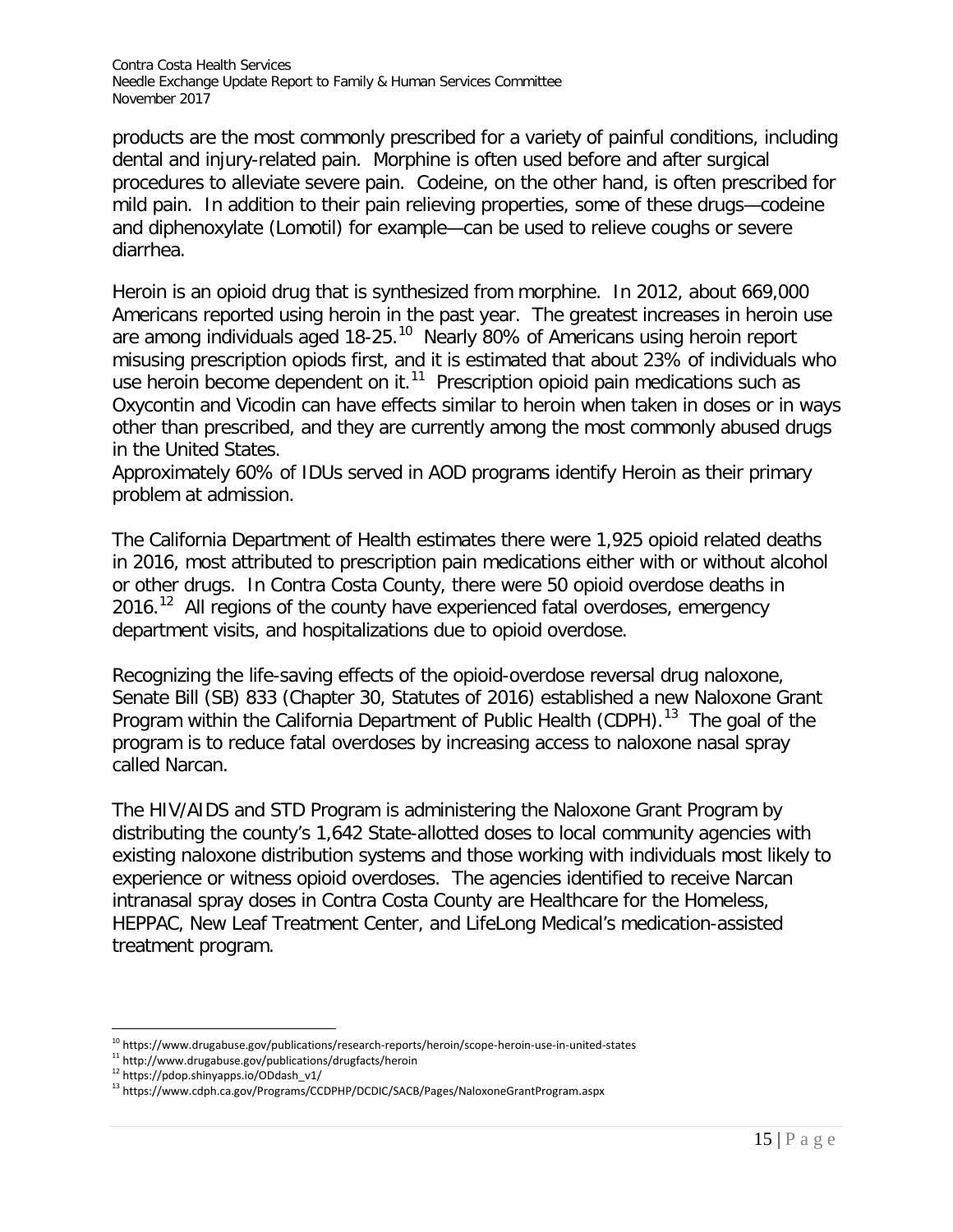# **DISPOSAL**

Contra Costa Environmental Health (CCEH) administers the Medical Waste Management Program for Contra Costa County, and is the local enforcement and regulatory agency for Medical Waste Generators. CCEH issues permits and registers generators of medical waste, responds to complaints of abandoned medical waste on public property, and implements the Medical Waste Management Act (Part 14, C. 1-11 of the California Health and Safety Code). The agency web site maintains a list of frequently asked questions (FAQs) on syringe and needle disposal, a list of disposal sites in Contra Costa, a number of pamphlets describing the proper disposal of syringes and other medical waste, as well as links to state and other resources. Additional information can be found at<http://www.calrecycle.ca.gov/FacIT/Facility/Search.aspx#MOVEHERE>

|                | <b>NO. FACILITY NAME</b>                                        | <b>ADDRESS</b>                   | <b>CITY</b>       | ZIP<br><b>CODE</b> | <b>TELEPHONE</b>         | <b>MATERIAL</b><br><b>CATEGORIES</b> | <b>MATERIALS</b>            |
|----------------|-----------------------------------------------------------------|----------------------------------|-------------------|--------------------|--------------------------|--------------------------------------|-----------------------------|
| 1              | <b>Alamo Sheriff's</b><br><b>Substation</b>                     | 150 Alamo<br>Plaza, Suite C      | Alamo             |                    | 94507 (925) 837-<br>2902 | Sharps or<br>Medications             | Sharps (Home-<br>Generated) |
| $\overline{2}$ | <b>City of Clayton</b>                                          | 6000 Heritage Clayton<br>Trl     |                   |                    | 94517 (800) 646-<br>1431 | Sharps or<br><b>Medications</b>      | Sharps (Home-<br>Generated) |
| $\overline{3}$ | <b>Danville Police</b><br><b>Station</b>                        | 510 La Gonda Danville<br>Way     |                   |                    | 94526 (925) 314-<br>3700 | Sharps or<br>Medications             | Sharps (Home-<br>Generated) |
| $\overline{4}$ | <b>Delta HHW</b><br><b>Collection Facility</b><br>(East County) | 2550<br>Pittsburg<br>Antioch Hwy | Antioch           |                    | 94509 (925) 756-<br>1990 | Sharps or<br><b>Medications</b>      | Sharps (Home-<br>Generated) |
| 5              | <b>El Cerrito Recycling</b><br><b>CTR</b>                       | 7501 Schmidt<br>Ln               | <b>El Cerrito</b> |                    | 94530 (510) 215-<br>4350 | Sharps or<br>Medications             | Sharps (Home-<br>Generated) |
| 6              | Lafayette Fire<br><b>Station</b>                                | 3338 Mt<br>Diablo Blyd           | Lafayette         |                    | 94549 (925) 941-<br>3300 | Sharps or<br><b>Medications</b>      | Sharps (Home-<br>Generated) |
| 7              | Moraga-Orinda fire<br>station                                   | 1280 Moraga<br>Way               | Moraga            |                    | 94556 (925) 258-<br>4599 | Sharps or<br><b>Medications</b>      | Sharps (Home-<br>Generated) |
| 8              | <b>Mountain View</b><br><b>Sanitation District</b>              | 3800 Arthur<br>Rd                | Martinez          |                    | 94553 (925) 228-<br>5635 | Sharps or<br><b>Medications</b>      | Sharps (Home-<br>Generated) |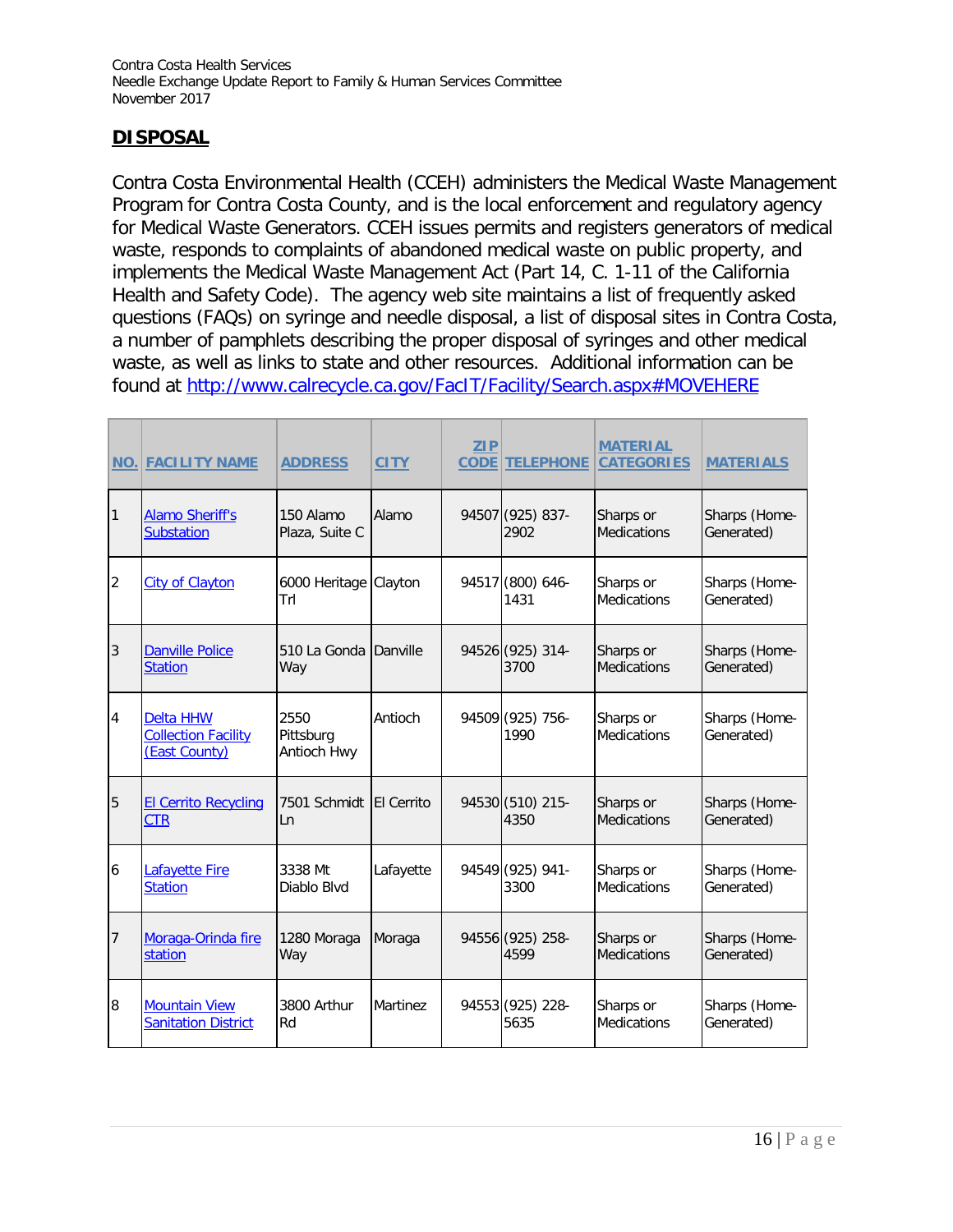| 9  | Orinda Police Station 22 Orinda                                                                   | Way                             | Orinda          | 94523 (925) 254-<br>6820 | Sharps or<br><b>Medications</b> | Sharps (Home-<br>Generated) |
|----|---------------------------------------------------------------------------------------------------|---------------------------------|-----------------|--------------------------|---------------------------------|-----------------------------|
| 10 | <b>Rossmoor Gateway</b><br><b>Building (For</b><br><b>Rossmoor residents</b><br>only)             | 1001 Golden<br>Rain Rd          | Walnut<br>Creek | 94595 (925) 906-<br>1801 | Sharps or<br><b>Medications</b> | Sharps (Home-<br>Generated) |
| 11 | <b>San Ramon Valley</b><br><b>Fire District HQ</b>                                                | 1500 Bollinger San<br>Canyon Rd | Ramon           | 94583 (925) 838-<br>6600 | Sharps or<br><b>Medications</b> | Sharps (Home-<br>Generated) |
| 12 | <b>Walnut Creek City</b><br>Hall                                                                  | 1666 North<br>Main St           | Walnut<br>Creek | 94596 (800) 750-<br>4096 | Sharps or<br><b>Medications</b> | Sharps (Home-<br>Generated) |
| 13 | <b>Walnut Creek Fire</b><br><b>Station</b>                                                        | 1050 Walnut<br>Ave              | Walnut<br>Creek | 94598 (925) 941-<br>3300 | Sharps or<br><b>Medications</b> | Sharps (Home-<br>Generated) |
| 14 | <b>West Contra Costa</b><br><b>County Hazardous</b><br><b>Waste Collection</b><br><b>Facility</b> | 101 Pittsburg<br>Ave            | Richmond        | 94801 (888) 412-<br>9277 | Sharps or<br><b>Medications</b> | Sharps (Home-<br>Generated  |

The Public Health HIV/AIDS and STD program has received no complaints from law enforcement, businesses, pharmacies, or community members regarding discarded syringes this year.

### **CONCLUSIONS:**

1. **Access to clean needles has made a difference** in Contra Costa and remains an important component of the overall strategy to reduce transmission of blood borne diseases.

2. **Law enforcement exposure** to potential blood borne pathogens via needle stick injury has not increased with the implementation of needle exchange and pharmacy sales. Materials for Law Enforcement to document potential exposure and request assistance are available on the website.

3. **The number of children under 12 years of age** living with HIV or AIDS has decreased and there is no evidence of increased maternal transmission of HIV to unborn children.